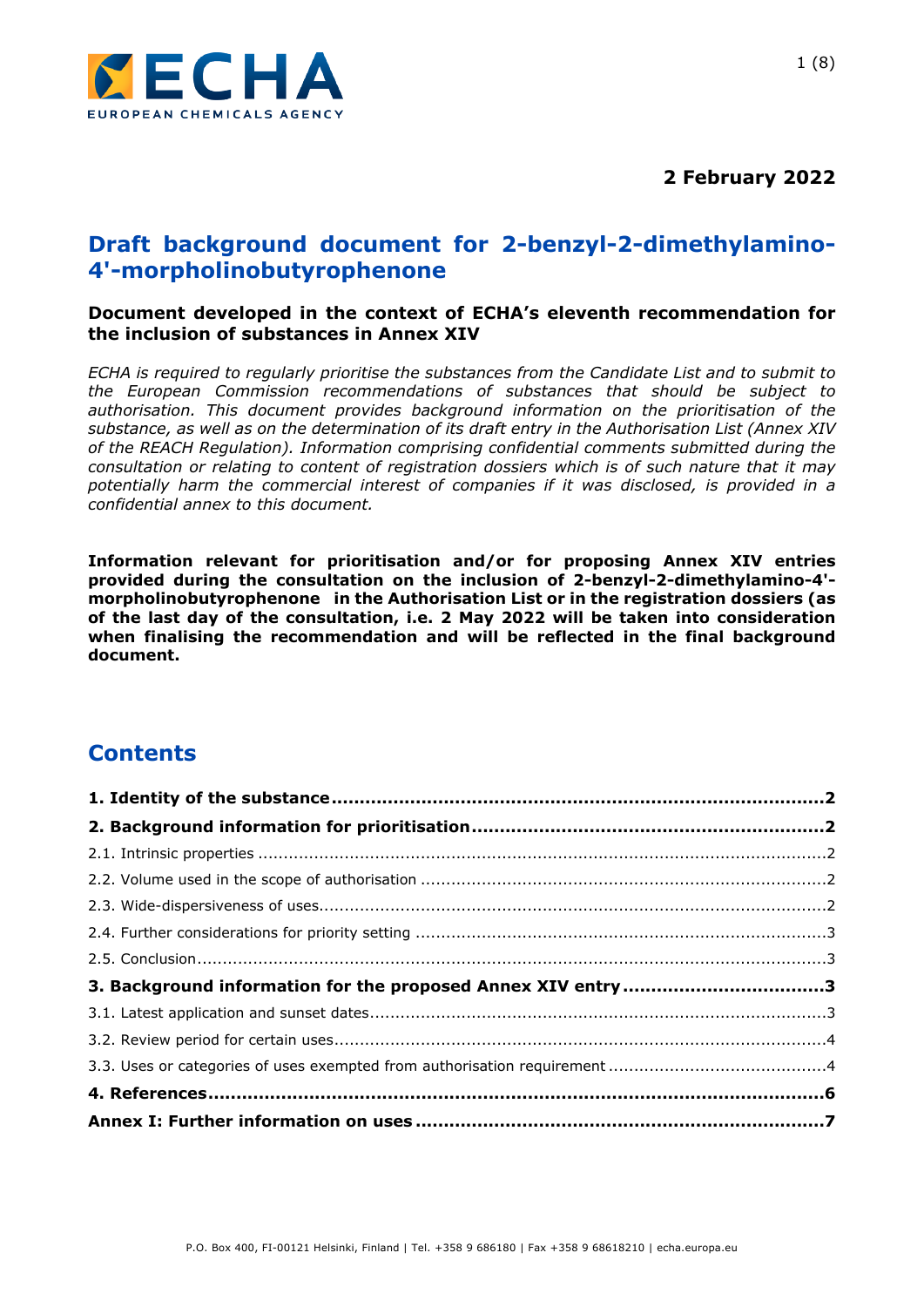# <span id="page-1-0"></span>**1. Identity of the substance**

Identity of the substance as provided in the Candidate List $1$ :

Name: 2-benzyl-2-dimethylamino-4'-morpholinobutyrophenone EC Number: 404-360-3 CAS Number: 119313-12-1

# <span id="page-1-1"></span>**2. Background information for prioritisation**

*Priority was assessed by using the General approach for prioritisation of SVHCs for inclusion in the list of substances subject to authorisation2. Results of the prioritisation of all substances included in the Candidate List by July 2021 and not yet recommended or included in Annex XIV of the REACH Regulation is available at*

*[https://echa.europa.eu/documents/10162/17232/prior\\_results\\_cl\\_subst\\_february\\_2022\\_en.pdf](https://echa.europa.eu/documents/10162/17232/prior_results_cl_subst_february_2022_en.pdf).*

## <span id="page-1-2"></span>**2.1. Intrinsic properties**

2-benzyl-2-dimethylamino-4'-morpholinobutyrophenone was identified as a Substance of Very High Concern (SVHC) according to Article 57 (c) as it is classified in Annex VI, part 3, Table 3 (the list of harmonised classification and labelling of hazardous substances) of Regulation (EC) No 1272/2008 as Toxic for Reproduction, Category 1B, H360D ("May damage the unborn child"), and was therefore included in the Candidate List for authorisation on 16 January 2020, following ECHA's decision ECHA/01/2020.

### <span id="page-1-3"></span>**2.2. Volume used in the scope of authorisation**

The amount of 2-benzyl-2-dimethylamino-4'-morpholinobutyrophenone manufactured and/or imported into the EU is according to registration data in the range of 100 - 1,000 t/y. All tonnage used in the EU appears to be in the scope of authorisation. Therefore, in conclusion, the volume in the scope of authorisation is estimated to be in the range of  $100 - <1,000$  t/y.

More detailed information on uses is provided in section 1 of Annex I.

### <span id="page-1-4"></span>**2.3. Wide-dispersiveness of uses**

Registered uses of 2-benzyl-2-dimethylamino-4'-morpholinobutyrophenone in the scope of authorisation include uses at industrial sites (such as formulation of coatings and inks, use as photoinitiator in UV-curable coatings, inks and adhesives) and uses by professional workers (use as photoinitiator in UV-curable coatings, inks and adhesive*).*

More detailed information on uses is provided in section 1 of Annex I.

 $1$  For further information please refer to the Candidate List and the respective support document at <https://www.echa.europa.eu/candidate-list-table>.

<sup>2</sup> Document can be accessed at [https://echa.europa.eu/documents/10162/17232/recom\\_gen\\_approach\\_svhc\\_prior\\_2020\\_en.pdf](https://echa.europa.eu/documents/10162/17232/recom_gen_approach_svhc_prior_2020_en.pdf)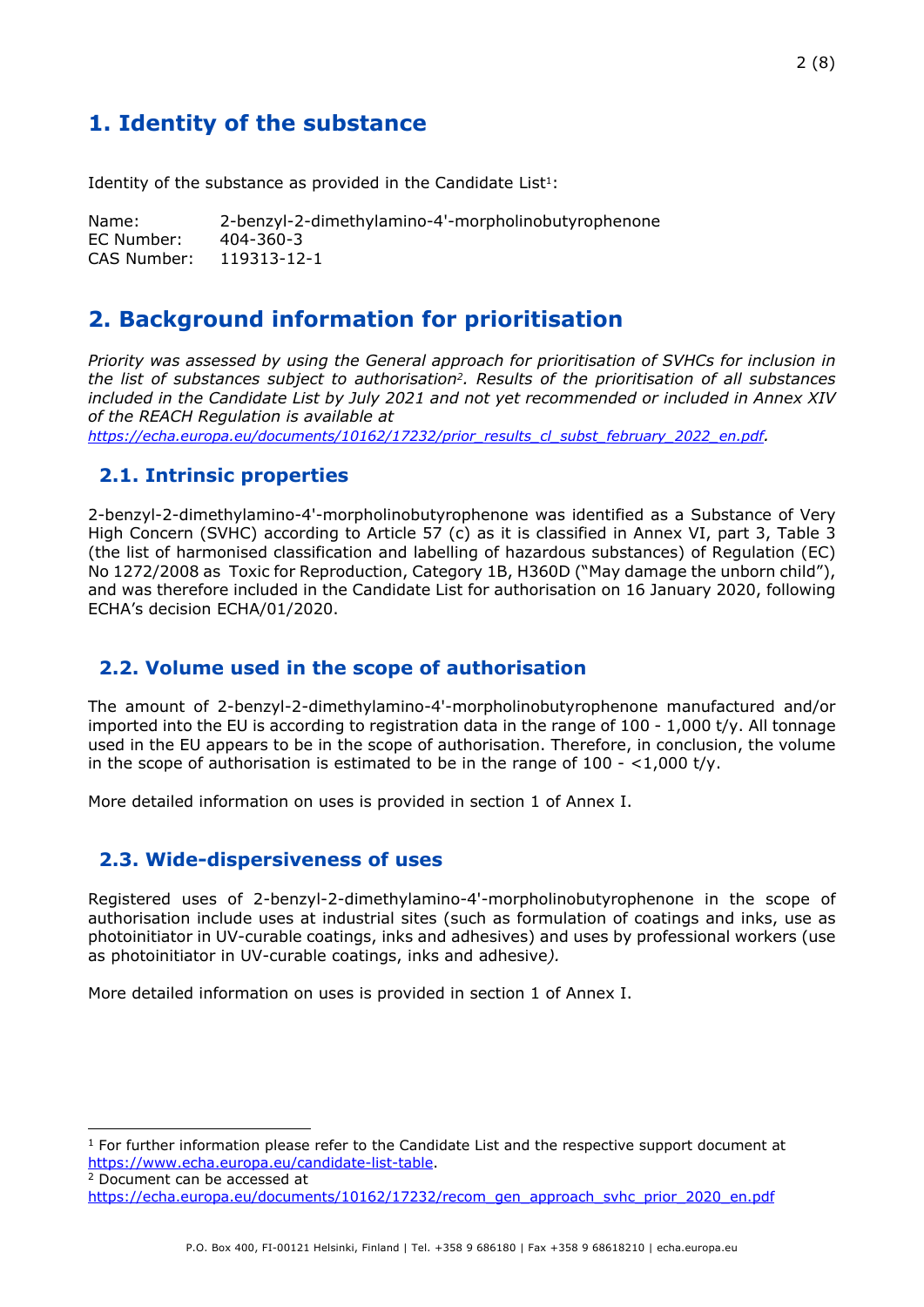# <span id="page-2-0"></span>**2.4. Further considerations for priority setting**

2-benzyl-2-dimethylamino-4'-morpholinobutyrophenone is considered together with 2-methyl-1-(4-methylthiophenyl)-2-morpholinopropan-1-one as a group, as based on structural similarities and similar uses reported in registrations it appears that 2-benzyl-2-dimethylamino-4'-morpholinobutyrophenone could replace 2-methyl-1-(4-methylthiophenyl)-2 morpholinopropan-1-one in (some of) its uses.

# <span id="page-2-1"></span>**2.5. Conclusion**

| Verbal descriptions and scores                                                                                                                                |                                                                                                                                                                        |                                                                                                                                   |               | Further                                                                                         |
|---------------------------------------------------------------------------------------------------------------------------------------------------------------|------------------------------------------------------------------------------------------------------------------------------------------------------------------------|-----------------------------------------------------------------------------------------------------------------------------------|---------------|-------------------------------------------------------------------------------------------------|
| Inherent properties<br>(IP)                                                                                                                                   | Volume (V)                                                                                                                                                             | Wide dispersiveness<br>of uses (WDU)                                                                                              | score         | considerations                                                                                  |
|                                                                                                                                                               |                                                                                                                                                                        |                                                                                                                                   | (= IP<br>$+V$ |                                                                                                 |
|                                                                                                                                                               |                                                                                                                                                                        |                                                                                                                                   | $\pm$         |                                                                                                 |
|                                                                                                                                                               |                                                                                                                                                                        |                                                                                                                                   | <b>WDU</b>    |                                                                                                 |
|                                                                                                                                                               |                                                                                                                                                                        |                                                                                                                                   |               |                                                                                                 |
| 2-benzyl-2-<br>dimethylamino-4'-<br>morpholinobutyrophe<br>none is classified as<br>toxic for<br>reproduction 1B<br>meeting the criteria<br>of Article 57 (c) | The amount of 2-<br>benzyl-2-<br>dimethylamino-4'-<br>morpholinobutyrophe<br>none used in the<br>scope of<br>authorisation is in<br>the range of 100 -<br>$1,000$ t/y. | 2-benzyl-2-<br>dimethylamino-4'-<br>morpholinobutyrophe<br>none is used at<br>industrial sites and<br>by professional<br>workers. | 20            | Grouping with<br>2-methyl-1-<br>(4-<br>methylthiophe<br>$nyI)-2-$<br>morpholinopro<br>pan-1-one |
| Score: 1                                                                                                                                                      | Score: 9                                                                                                                                                               | Score: 10                                                                                                                         |               |                                                                                                 |

#### *Conclusion*

On the basis of the prioritisation criteria further strengthened by grouping considerations, 2 benzyl-2-dimethylamino-4'-morpholinobutyrophenone receives priority among the substances on the Candidate List (see link to the prioritisation results above)*.* Therefore, it is proposed to prioritise 2-benzyl-2-dimethylamino-4'-morpholinobutyrophenone for inclusion in Annex XIV.

# <span id="page-2-2"></span>**3. Background information for the proposed Annex XIV entry**

## <span id="page-2-3"></span>**3.1. Latest application and sunset dates**

ECHA proposes the following transitional arrangements:

| Latest application date (LAD): | Date of inclusion in Annex XIV plus 18, 21 or 24<br>months |
|--------------------------------|------------------------------------------------------------|
| Sunset date:                   | 18 months after LAD                                        |

ECHA will make the final LAD allocation when finalising the recommendation and will use all available relevant information including that received in the consultation. ECHA will apply the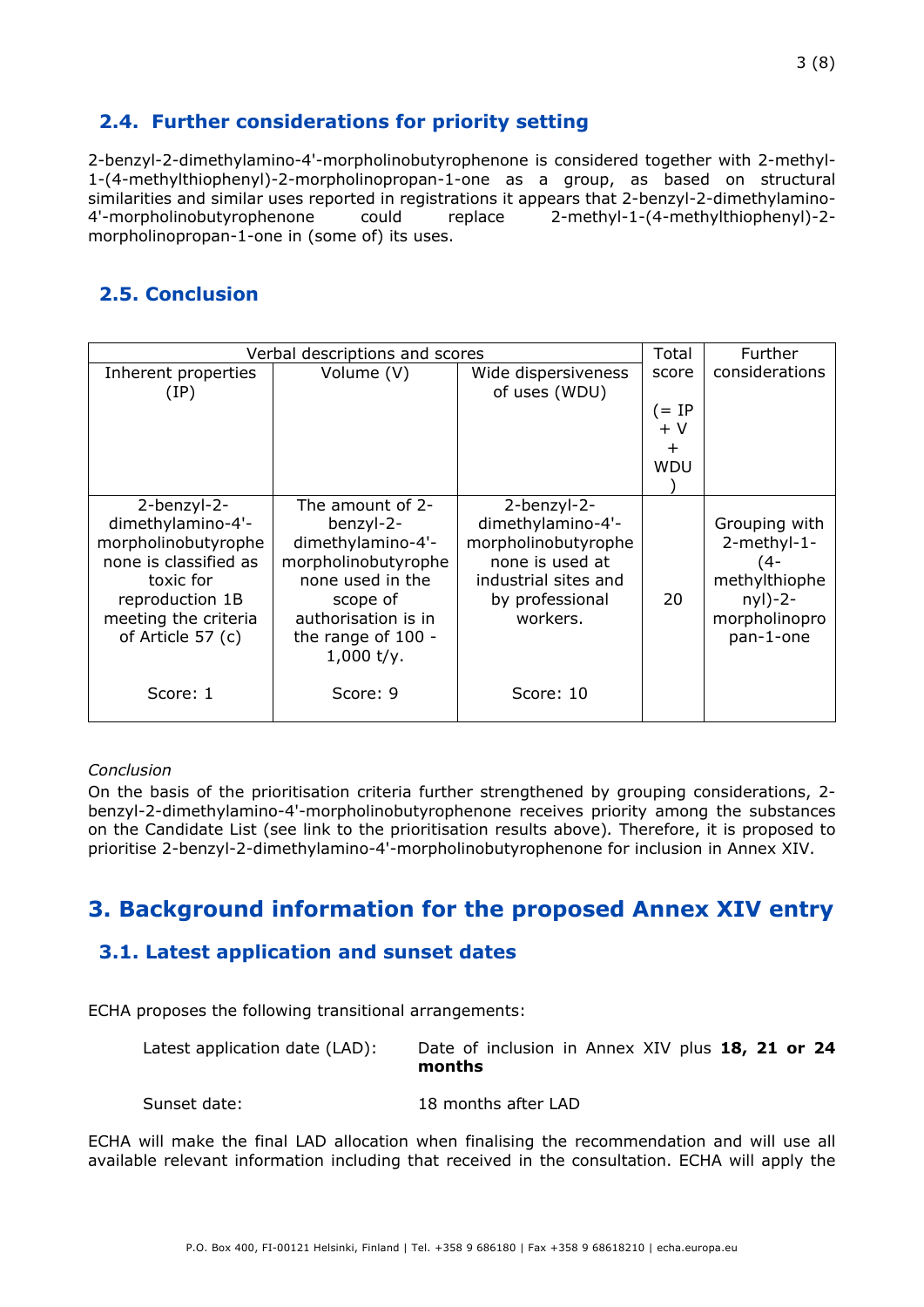Annex XIV entries approach<sup>3</sup> and the criteria described in the implementation document<sup>4</sup>. According to these documents, substances for which the available information indicates a relatively high number of uses and/or complex supply chain(s) are allocated to the "later" LAD slots.

A summary of the information currently available is provided in section 2 of Annex I*.* 

The time needed to prepare an authorisation application of sufficient quality has been estimated to require 18 months in standard cases. When setting the LADs ECHA has also to take into account the anticipated workload of ECHA's Committees and Secretariat to process authorisation applications. This is done by allocating the substances proposed to be included in the final recommendation in slots, normally 3, and setting the application dates with 3 months intervals in between these slots (standard LAD slots: 18, 21 and 24 months).

For substances to be included in the  $11<sup>th</sup>$  recommendation, ECHA sees currently no reason to deviate from these standard LAD slots.

ECHA will allocate to the same slot substances considered as a group (see Section 2.4), i.e. the substance 2-benzyl-2-dimethylamino-4'-morpholinobutyrophenone will be allocated to the same slot as substance 2-methyl-1-(4-methylthiophenyl)-2-morpholinopropan-1-one.

## <span id="page-3-0"></span>**3.2. Review period for certain uses**

ECHA proposes not to include in Annex XIV any review period for 2-benzyl-2-dimethylamino-4' morpholinobutyrophenone.

In general, ECHA does not propose any upfront specific review periods in its draft recommendations for inclusion in the Authorisation List. Setting review periods in Annex XIV for any uses would require that ECHA had access to adequate information on different aspects relevant for a decision on the review period. Such information is generally not available to ECHA at the recommendation step. It is to be stressed that, in the next step of the authorisation process, i.e. during the decision on whether authorisation is granted based on specific applications by manufacturers, importers or downstream users of the substance, all authorisation decisions will include specific review periods which will be based on concrete casespecific information provided in the applications for authorisation.

## <span id="page-3-1"></span>**3.3. Uses or categories of uses exempted from authorisation requirement**

### **3.3.1 Exemption under Article 58(2)**

ECHA proposes not to recommend exemptions for uses of 2-benzyl-2-dimethylamino-4' morpholinobutyrophenone on the basis of Article 58(1)(e) in combination with Article 58(2) of the REACH Regulation.

According to Article 58(2) of REACH it is possible to exempt from the authorisation requirement uses or categories of uses '*provided that, on the basis of the existing specific Community legislation imposing minimum requirements relating to the protection of human health or the environment for the use of the substance, the risk is properly controlled*'.

<sup>&</sup>lt;sup>3</sup> General approach can be accessed at

[https://echa.europa.eu/documents/10162/17232/recom\\_gen\\_approach\\_draft\\_axiv\\_entries\\_2020\\_en.pdf/](https://echa.europa.eu/documents/10162/17232/recom_gen_approach_draft_axiv_entries_2020_en.pdf/) <sup>4</sup> Practical implementation document can be accessed at

[https://echa.europa.eu/documents/10162/17232/recom\\_gen\\_approach\\_draft\\_axiv\\_entries\\_impl\\_doc\\_20](https://echa.europa.eu/documents/10162/17232/recom_gen_approach_draft_axiv_entries_impl_doc_2020_en.pdf) [20\\_en.pdf](https://echa.europa.eu/documents/10162/17232/recom_gen_approach_draft_axiv_entries_impl_doc_2020_en.pdf)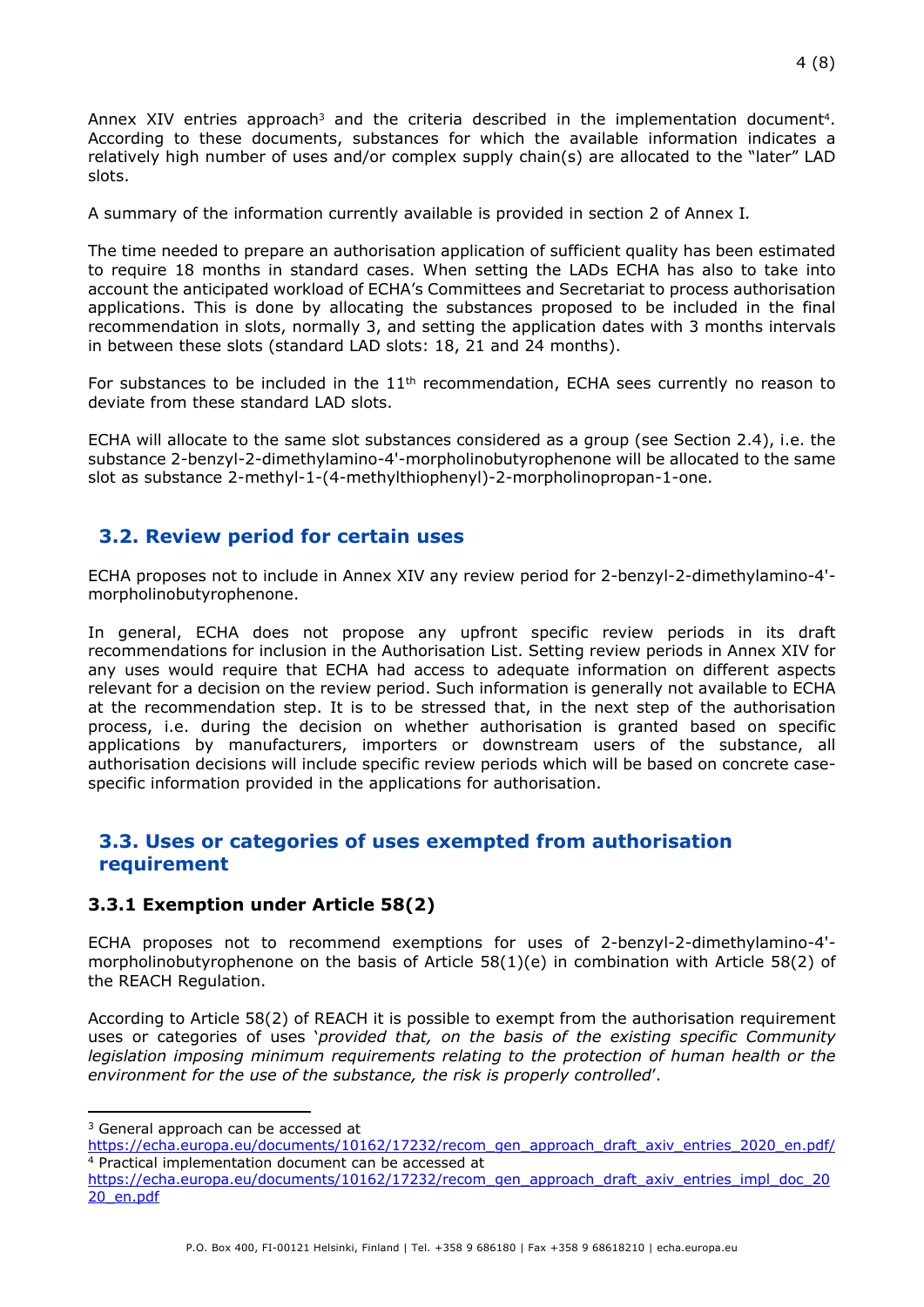ECHA considers the following elements in deciding whether to recommend an exemption of a use of a substance:

- There is existing EU legislation (i.e., rules of law adopted by a European Union entity intended to produce binding effects) addressing the specific use (or categories of use) that is proposed to be exempted;
- The existing EU legislation properly controls the risks to human health and/or the environment from the use of the substance arising from the intrinsic properties of the substance that are specified in Annex XIV; generally, the legislation in question should specifically refer to the substance to be included in Annex XIV either by naming the substance or by referring to a group of substances that is clearly distinct from other substances;
- The existing EU legislation imposes minimum requirements for the control of risks of the use. The piece of legislation (i) has to define the minimum standard to be adopted in the interest of public health or the environment and (ii) allows EU Member States to impose more stringent requirements than the specific minimum requirements set out in the EU legislation in question. Legislation setting only a general framework of requirements or the aim of imposing measures or not clearly specifying the actual type and effectiveness of measures to be implemented is not regarded as sufficient to meet the requirements under Article 58(2). Furthermore, it can be implied from the REACH Regulation that attention should be paid as to whether and how the risks related to the life-cycle stages resulting from the uses in question (i.e. service-life of articles and waste stage(s), as relevant) are covered by the legislation.

*Where interested parties are considering making a request for exemption from authorisation under Art. 58(2) for a particular use, it is strongly recommended that they take into account ECHA's previous responses to Art. 58(2) exemption requests5. It is noted that any Art. 58(2) request is assessed case-by-case.*

*Furthermore, it should be noted that if a use falls under the generic exemptions from authorisation6, there is no need to propose an additional specific exemption.*

#### **3.3.2 Exemption of product and process oriented research and development (PPORD)**

ECHA proposes not to recommend to include in Annex XIV any exemption from authorisation for the use of 2-benzyl-2-dimethylamino-4'-morpholinobutyrophenone for PPORD.

So far, ECHA has not considered it appropriate to recommend specific exemptions for PPORD for any substance. ECHA notes that an operator may use a substance included in Annex XIV for a PPORD activity if that operator has obtained authorisation for that use of the substance in accordance with Articles 60 to 64 of the REACH Regulation.

No PPORD notifications have been submitted for 2-benzyl-2-dimethylamino-4' morpholinobutyrophenone7.

<sup>6</sup> Generic exemptions from the authorisation requirement:

 $5$  See analysis of most relevant pieces of legislation e.g. in sections C.2.8 – C.2.12 in [https://echa.europa.eu/documents/10162/17232/8th\\_recom\\_respdoc\\_methylpyrrolidone\\_en.pdf](https://echa.europa.eu/documents/10162/17232/8th_recom_respdoc_methylpyrrolidone_en.pdf), or in section C.2 in

[https://echa.europa.eu/documents/10162/17232/9th\\_recom\\_respdoc\\_lead\\_stabilisers\\_en.pdf](https://echa.europa.eu/documents/10162/17232/9th_recom_respdoc_lead_stabilisers_en.pdf) including references given therein

[https://echa.europa.eu/documents/10162/17232/generic\\_exempt\\_auth\\_2020\\_en.pdf](https://echa.europa.eu/documents/10162/17232/generic_exempt_auth_2020_en.pdf) 7 As of 1 August 2021.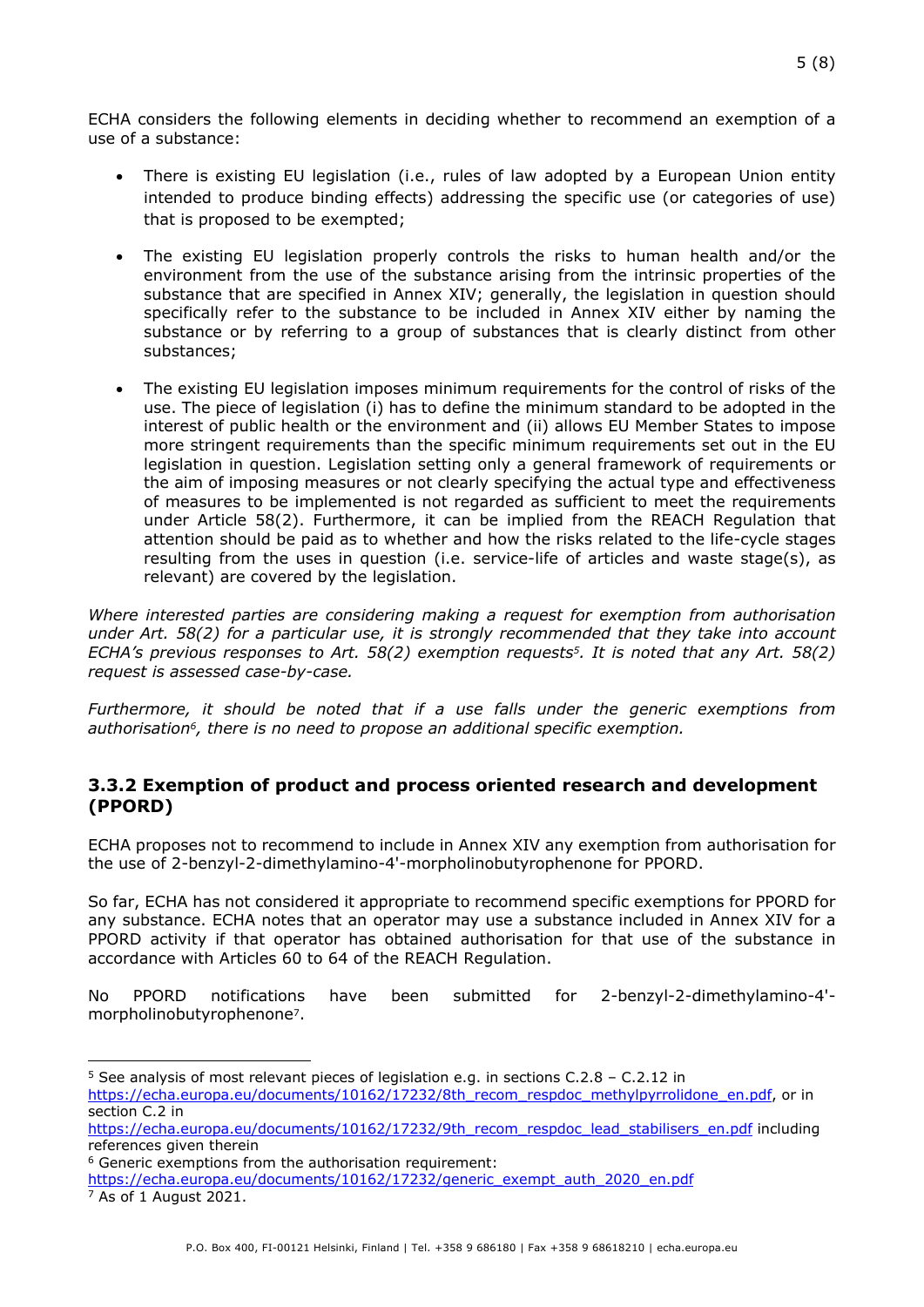<span id="page-5-0"></span>Annex XV SVHC report (2019): Proposal for identification of a substance of very high concern on the basis of the criteria set out in REACH Article 57. 2-benzyl-2-dimethylamino-4' morpholinobutyrophenone. Submitted by Austria, in cooperation with Slovakia, August 2019.

<https://www.echa.europa.eu/documents/10162/5c1fb9d7-14f9-7687-16bd-ecf62f008525>

ECHA (2021): 2-benzyl-2-dimethylamino-4'-morpholinobutyrophenone. ECHA's dissemination website on registered substances. Accessed on 1 August 2021.

<https://echa.europa.eu/search-for-chemicals>

RMOA (2019): Risk Management Option Analysis Conclusion Document. 2-methyl-1-(4 methylthiophenyl)-2-morpholinopropan-1-one, 2-benzyl-2-dimethylamino-4' morpholinobutyrophenone. [https://www.echa.europa.eu/documents/10162/2002bf57-d0e2-d6aa-e088-](https://www.echa.europa.eu/documents/10162/2002bf57-d0e2-d6aa-e088-73002d530d9d) [73002d530d9](https://www.echa.europa.eu/documents/10162/2002bf57-d0e2-d6aa-e088-73002d530d9d)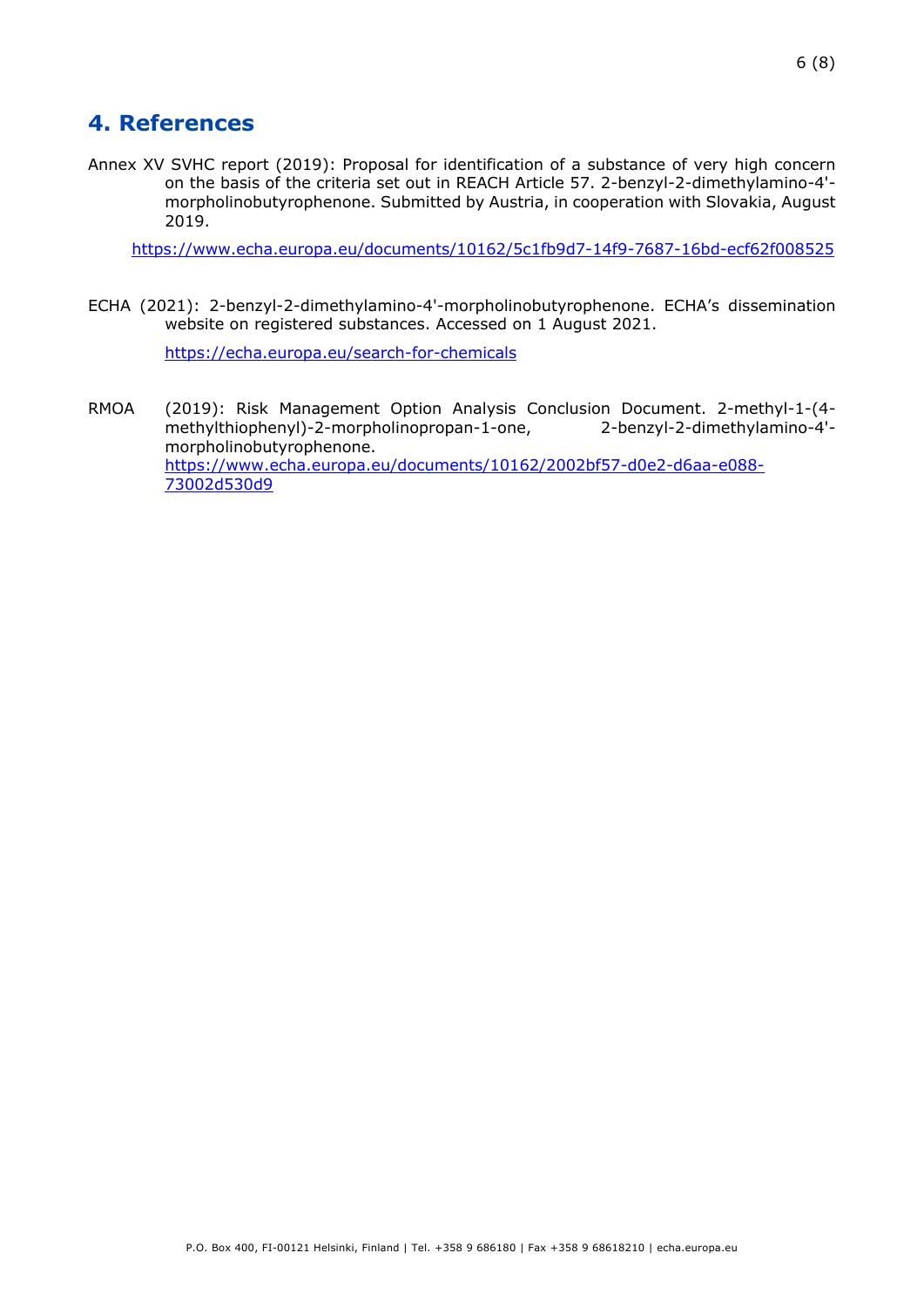# <span id="page-6-0"></span>**Annex I: Further information on uses**

# **1. Detailed information on uses**

2-benzyl-2-dimethylamino-4'-morpholinobutyrophenone is used as photoinitiator in polymer production (Annex XV SVHC report, 2019).

According to Annex XV SVHC report, 2-benzyl-2-dimethylamino-4'-morpholinobutyrophenone belongs to the chemical group of alkylaminoacetophenones (AAAPs), which are mainly used in acrylate- and methacrylate-based formulations. The substance is applied in the UV curing process where free radicals are generated by the energy of UV-light for the formation of polymeric materials. The applications are coating products, inks and toners, fillers, putties, plasters, modelling clay, polymers, adhesives and sealants, metals and finger paints, which are largely confirmed in SCIP notifications (Annex XV SVHC report, 2019; ECHA, 2021). Uses at industrial sites and by professionals are registered.

Article service life (ASL) is reported in registrations (vehicles, machinery, mechanical appliances, electrical/electronic articles, metal articles). Information in the SCIP database (ECHA, 2021), seem to indicate that this photoinitiator could be contained in the polymeric material above 0.1 % (w/w). However, the substance is reactive and according to the RMOA (2019), the residual amounts detected in different article groups are considered as very low (well below the concentration limit of 0.1 %) and therefore article service life is not considered relevant in the priority assessment.

The SVHC report (2019) concluded that there are several potential alternatives available and the harmonised classification as Repr 1B has already led to a move towards alternative substances, especially in printing inks. However, specific alternatives have to be determined use by use, in view of the specific properties needed (wavelength, moisture sensitivity, O2-inhibition, yellowing, pigments, etc.).

## **2. Structure and complexity of supply chains**

The following assumptions are made based on currently available information and will be used, together with any relevant information from consultation, to allocate the substance group to a specific LAD slot in the final recommendation.

Substance is manufactured and/or imported by a limited number of registrants. According to registration information (ECHA, 2021), the substance is used at more than 100 industrial sites.

The supply chain can be characterised<sup>8</sup> by the following actors: formulators, users at industrial sites and professional workers, as well as articles producers and assemblers (multi-layer assembling chain) (relevant life cycle stages: F, IS, PW, SL (multi-layer)). There is no manufacture in the EU/EEA.

The substance seems to be used in the following product categories: Adhesives, sealants, base metals and alloys, coatings and paints, thinners, paint removers, fillers, putties, plasters, modelling clay, finger paints, ink and toners (relevant product categories: PC 1, PC 7, PC 9a, PC

<sup>8</sup> Categories listed here after (life cycle stage, SU, PC and AC) make reference to the use descriptor system described in ECHA's guidance on use description: [https://echa.europa.eu/documents/10162/17224/information\\_requirements\\_r12\\_en.pdf](https://echa.europa.eu/documents/10162/17224/information_requirements_r12_en.pdf)